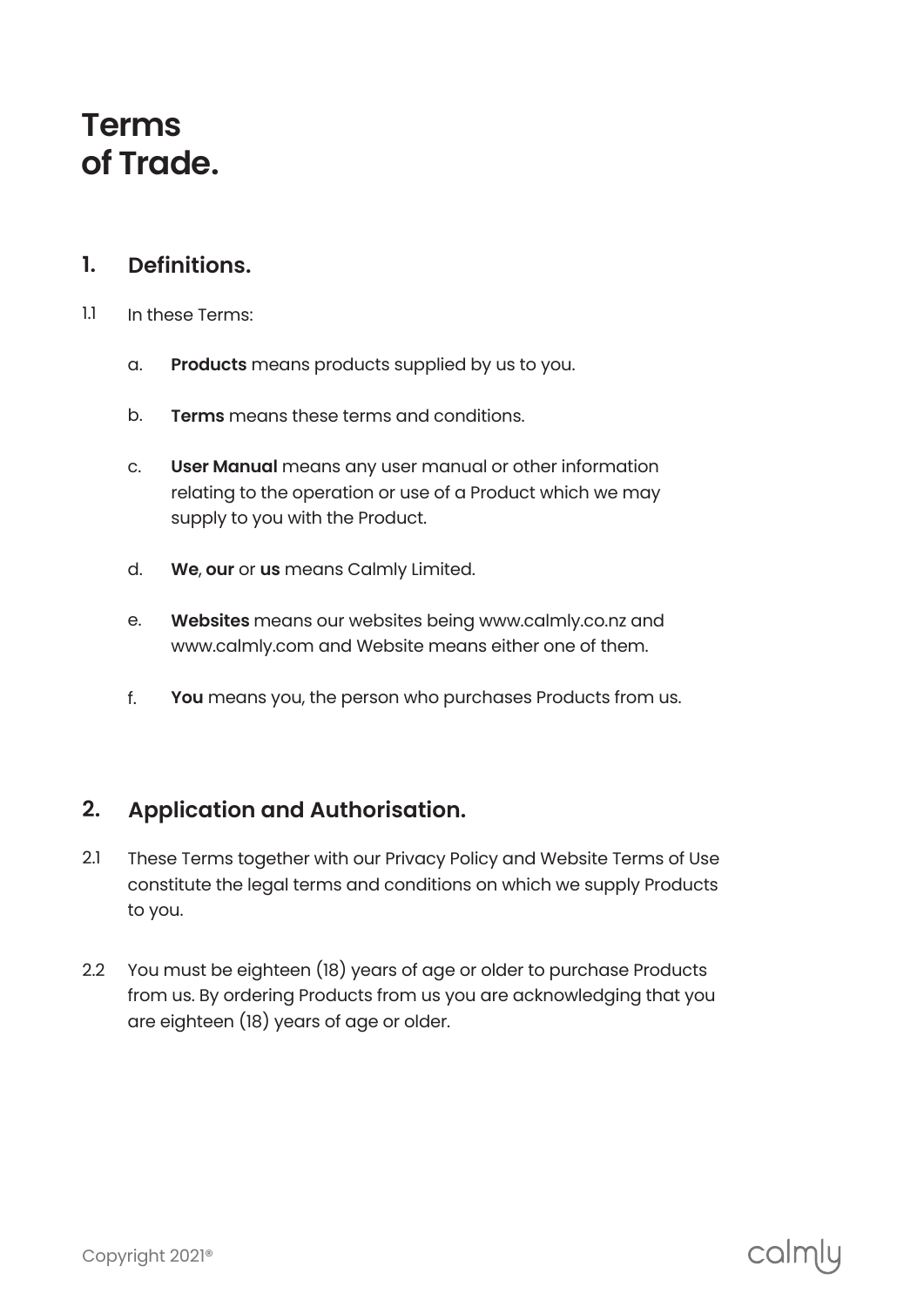#### **Orders. 3.**

- You may order Products from us through our Website or as otherwise agreed with us. 3.1
- An agreement relating to the Products will only be formed when you receive a confirmation email from us accepting your order. 3.2
- If you wish to make a change to the Product you have ordered please let us know via the contact information on our Website. We will let you know if the change is possible. If it is possible we will let you know about any changes to the price of the Product or anything else which would be necessary as a result of your requested change and ask you to confirm whether you wish to go ahead with the change. If we cannot make the change or the consequences of making the change are unacceptable to you, we will supply the Products requested in your original order, unless we agree otherwise. 3.3
- If your order is not accepted by us, we will notify you by telephone or email to arrange a full refund of any payment made by you to be processed. 3.4
- Our Website is solely for the promotion of our Products in New Zealand. We do not accept orders from or deliver to addresses outside of NZ. 3.5

#### **Price. 4.**

- The prices for our Products are listed on our Website. 4.1
- A delivery charge may be payable in addition to the price of the Products. 4.2
- All prices are in New Zealand dollars and are inclusive of goods and services tax. 4.3
- We may from time to time offer discount codes. We reserve the right, at our sole discretion, to cancel or refuse to honour any discount code (including after it has been redeemed) if we suspect the discount code has been fraudulently generated or circulated without our authorisation. Discount codes are not transferrable or redeemable for cash. 4.4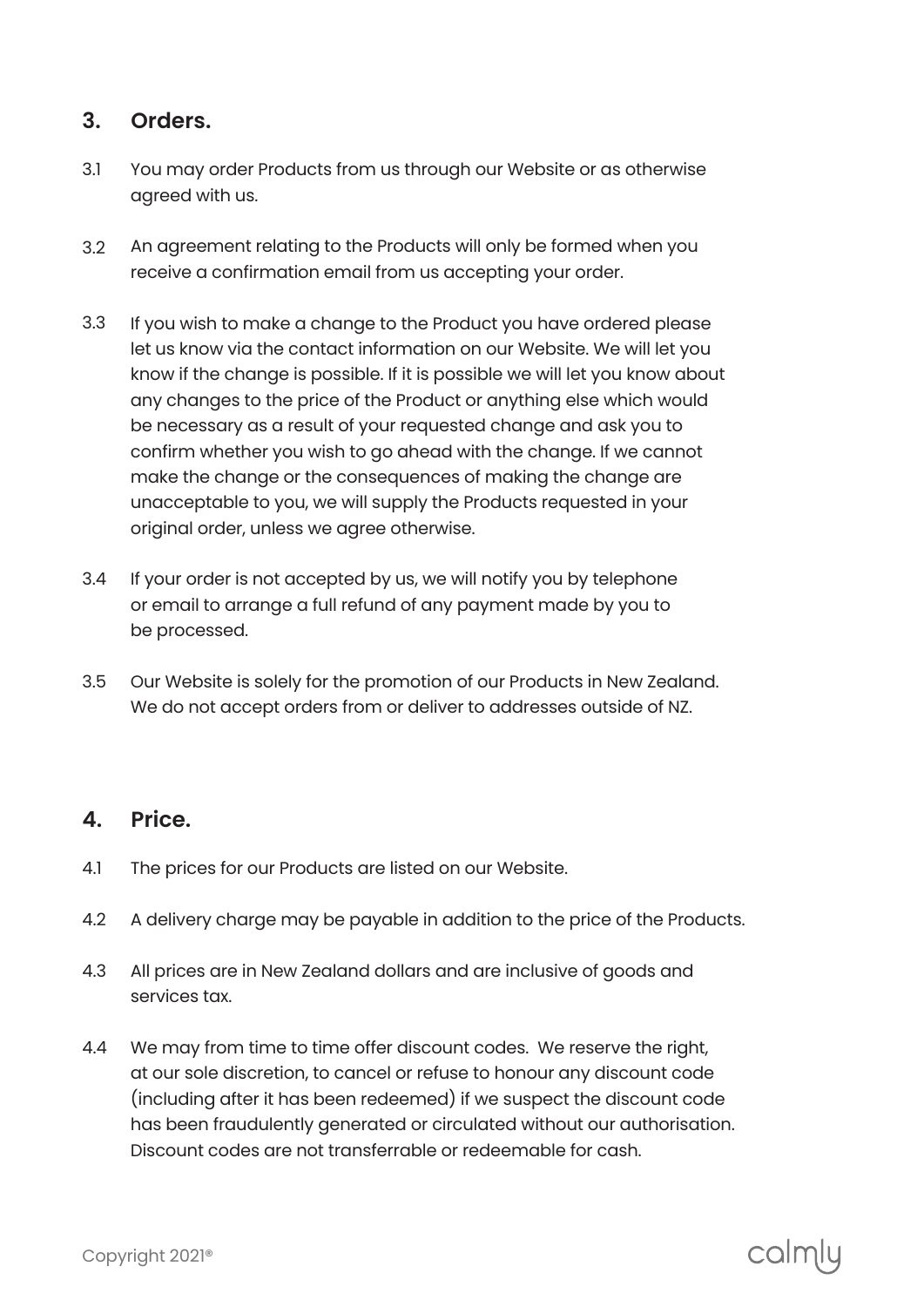### **5. Payment.**

- Unless otherwise agreed to by us, you must make any payment, including for any delivery charge, in full on our Website at the time you are making an order. 5.1
- We will only accept payment via Stripe or alternative payment methods made available through our Website, unless otherwise agreed with you. 5.2

#### **6. Delivery and Risk.**

- 6.1 We will endeavour to dispatch the Products to the physical address supplied by you as soon as possible once your order is completed.
- 6.2 If we provide you with an estimated delivery date, we will not be liable for any loss or damage suffered by you or any other person for failure to deliver the Products by that date.
- 6.3 Risk of any loss or damage to the Products passes to you once the Products have been delivered to the address supplied by you.

#### **7. Liability.**

- 7.1 Nothing in these Terms is intended to limit our obligations under the Consumer Guarantees Act 1993 **( Consumer Guarantees Act ).**
- 7.2 If the Product is not defective, but it is not what was expected by you or you are otherwise dissatisfied with the Product and wish to receive a refund, then you should notify us via the contact information on our Website. Subject to clause 7.5 and so long as you have notified us of your dissatisfaction with the Product within 14 days of receipt of the Product, we will refund the price of the Product once you return the Product to us. You will be responsible for the delivery charges to return the Product to us and ensuring the Product is returned in packaging that is suitable to prevent any foreseeable damage during the delivery process.

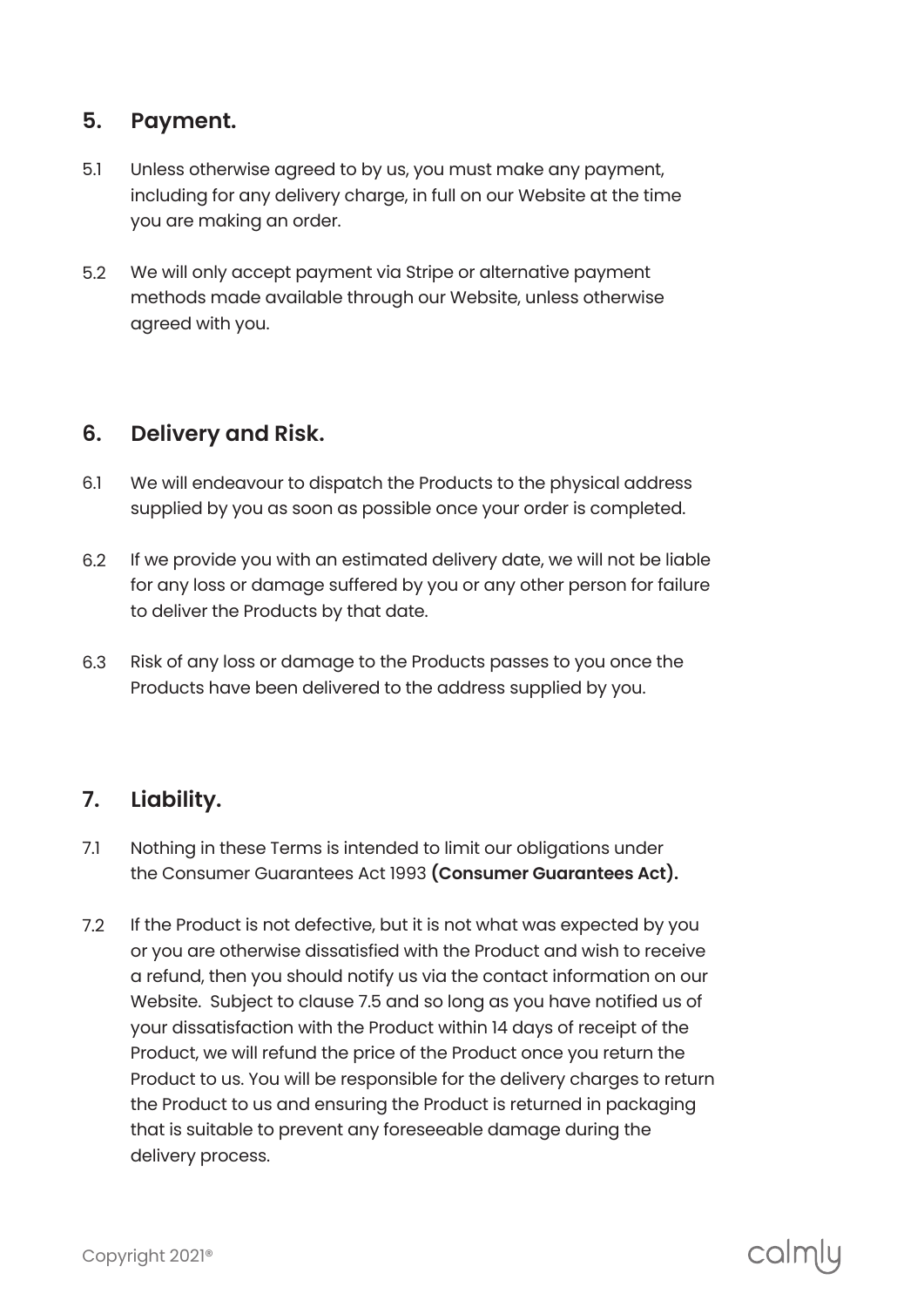- If you are a consumer as defined under the Consumer Guarantees Act, we provide guarantees regarding the quality, description and fitness for purpose of the Products we supply to you. If you have concerns about the Products, then you should notify us of those concerns via the contact information on our Website. 7.3
- In the unlikely event that we have sent you the incorrect Product or the Product is faulty, we will replace the Product at no charge. If we are unable to do this because the Product is no longer available, we will refund the price paid by you. 7.4
- We will not be liable to replace a Product or provide a refund if the Product is damaged or defective due to improper use or alteration by the end-user, including where the end-user has failed to follow the instructions in the User Manual. 7.5
- The Products are intended for sale and use only in New Zealand. 7.6 We do not warrant that the Products comply with any laws, regulations or standards outside New Zealand.
- You must not purchase Products from us if you are a business and purchase Products from us with the intention of re-selling those Products. If, despite this, you are a business and purchase Products from us with the intention of re-selling those Products: 7.7
	- The Consumer Guarantees Act will not apply in relation to the supply of Products to you. a.
	- If we are liable to you for any reason our liability will be limited (at our discretion) to the re-supply of the Products or an amount equal to the price paid by you for the Products. b.
	- We will not be liable for any loss of profits or any indirect or consequential loss or damage arising out of these Terms or our dealings with you. c.